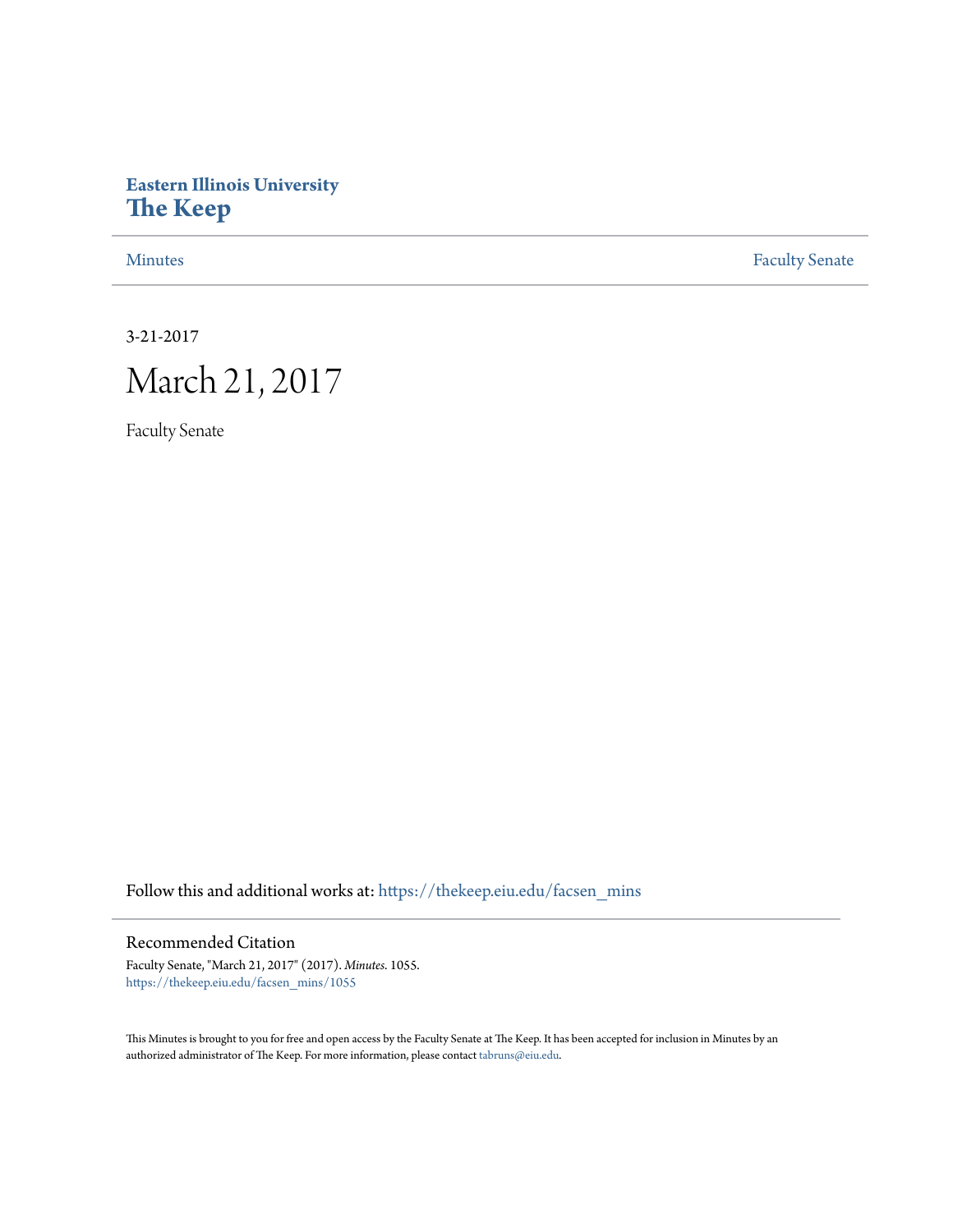#### EIU Faculty Senate Session Agenda - Revised March 21st, 2017, 2:00 – 3:00 PM Booth Library Conference Room

#### I. Attendance and Welcome 2:00 p.m. \*Welcome – Chair Jemmie Robertson \*Senators in Attendance – T. Abebe, T. Bruns, S. Eckert, S. Gosse, H. Hugo, B. Hung, J. Oliver, J. Robertson, A. Rosenstein, G. Sterling, J. Stowell, J. Waller, CC Wharram, B. Young, L. Young (SVPAA) \*Guests in Attendance – D. Klarup (COS), B. Lord (AA), J. Blitz (UPI), C. Buchman (DEN)

# II. Approval of Minutes from March 7th, 2017 2:00-2:05

\* Motion to Approve – B. Hung

\* Seconded – CC Wharram

\* Discussion

- Robertson – point of clarification – motion to endorse the satellite march was approved at our previous meeting – how should we follow up with this?

- Hung – a simple endorsement letter from EIU Faculty Senate to Coles For Science (name of organizing group) – I can author the letter if you would like.

- Robertson > to Rosenstein > IGP 82 was approved – listed at end of minutes from last meeting

\* Vote – unanimous – (\*abstentions – Waller, Rosenstein, Hugo)

# III. Committee Reports

- 1. Executive Committee 2:05-2:20
	- a. Update on Provost Search (See Dates Below)

- Robertson – Ad-hoc committee for review of workgroup #7 recommendations were forward to President Glassman. I attended provost candidate meetings prior to Spring Break. Search has been narrowed down to four candidates. Search firm recommended confidentiality of candidates for various reasons – mostly to 'control' the announcements and information distribution. My apologies if that causes any frustrations. Also – we were assigned the 11 am time with UPI to meet with candidates in Arcola/Tuscola room – some of us won't be able to attend. Hopefully several senators can attend. The first candidate's information has been posted online. He/she will be on campus on Thursday and Friday. - Wharram – will the candidate letters of interest/intent become available for review? Would be helpful. - Robertson - I will inquire to see if those can be made available.

b. Provost's Report: Provost Blair M. Lord

- Lord – welcome back from Spring Break. In the middle of two important searches – interim Library Dean – reviewing three internal candidate applications that have expressed interest. Interviews will be arranged soon, hopefully a decision in two weeks. Dean of CEPS – inviting comments about the longtime associate dean from internal sources. Hopefully will be able to complete this process also in two weeks. Thank you for the extensive feedback on Vitalization WG #7 recommendations. The President will review the feedback, along with recommendations from APERC and CAA on the four programs recommended for significant action. The President's Council has also been reviewing recommendations from other Vitalization work groups.

- Hung – any recent updates on the student recruitment outlook for Fall 2017?

- Lord – estimated numbers for new freshmen are lagging compared to last year at this time. Around April we literally 'fell off the cliff' because of external factors, like the 'stop-gap' budget. We are catching up a little bit during the last few weeks in terms of commitments from new freshmen. We hope to continue to make gains. Still an anxious time right now.

- Hung due to previously discussed factors?
- Lord yes, the fiscal uncertainties, as well as the movement of FAFSA deadlines, etc
- Gosse so the budget outlook is still unclear?

- Lord – the 'grand resolution' in the Illinois Senate has stalled…probably dead…discussion seems to be moving towards another year of 'stopgap' funding.

- 2. Elections Committee 2:20-2:30
	- a. Update on Spring Elections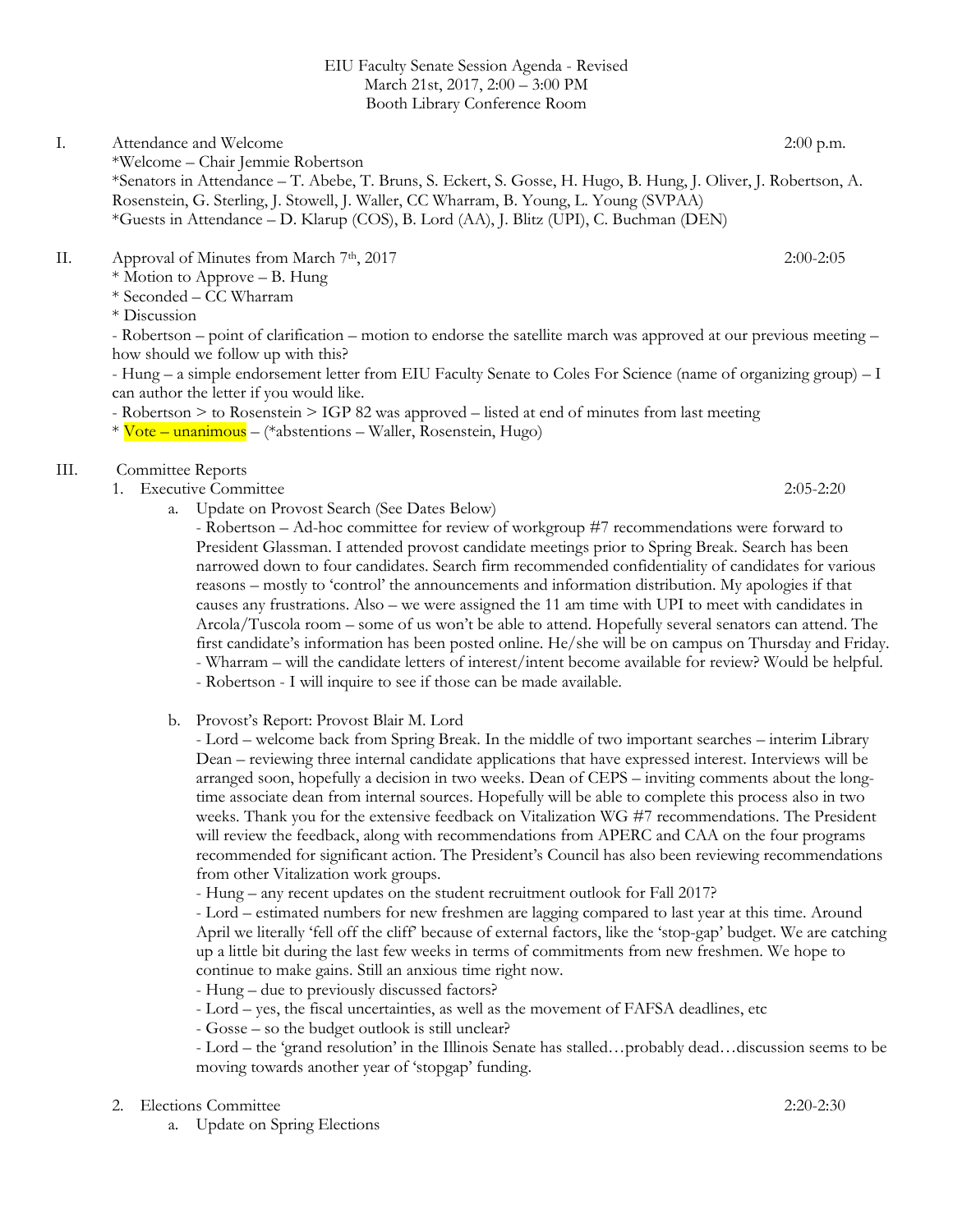- Stowell – on schedule to run elections on Wed at 8 am until next Wed at 5 pm. Several unfilled positions…hopefully write-in candidates will politic for at least 10 votes during the election process. ITS has it set up, it has been tested, it is ready to go.

- Oliver – encourages a 2nd email (\*last reminder\*) next Tues or Wed.

- Stowell – maybe the day before – Tuesday.

- Abebe asks for clarification on how write-in candidates can participate
- Stowell provides clarification on process for write-in candidate participation
- Gosse what about Faculty Senate?
- Stowell 6 candidates for 5 positions so other positions on the ballot
- 3. Nominations Committee 2:30-2:45

- Rosenstein – IGP change will require update on the committee description list managed by S. Stowell. I will complete a list of open positions on nominated committees for Fall 2017 following the results of the Faculty Senate Elections. I should have a list ready for announcing position openings and 'request for nominations' in early April.

4. Faculty-Student Relations Committee

- Waller - Student Parking proposed change – email from Lynnette Drake – proposal to allow students to park in any student or student/staff lots regardless of class distinction. Do we want to comment? If so, how? - Abebe – adds comments on previous contractual negotiation that involved parking spaces/lots. Clarification is needed on which lots are being discussed here? As well as how many spaces? Then we can provide input. - Blitz – this is a definitely a contractual matter – negotiated back in 2009-2010 – Chief of Police approached us recently to transfer faculty lots to faculty/student lots - Across from Coleman near basketball court and across from Old Main. Have not responded yet, and faculty senate is welcome to provide insights, but this is really a contractual issue that UPI will need to negotiate.

- Robertson – so the issue being discussed here does not really affect faculty lots – the issue J Blitz is discussing is a separate parking situation.

- Abebe – only if it is a staff or faculty lot

- Rosenstein – there are graduate students that teach off campus, and then they come to campus and try to find parking for a 4 pm class – difficult to find at times. For this group, the student/staff parking lots may be more important to them than to undergraduate students. Adds more comments.

- Bruns – this issue could impact student/staff parking lots, not faculty parking lots – has this been brought up to staff senate? Also – this is recommended as a 'trial' run – can be tested to see if any changes work.

- L. Young – I serve on this particular committee – the biggest lot of concern is the lots by the football field vs. the campus recreation center – the recreation center lot is upperclassmen only but usually only half filled – underclass students have to park all the way over by the football stadium. Suggestion – that is unnecessary if the recreation center is only half full on average.

- G. Sterling – still a viable concern if undergraduate students park their car and leaving it there for extended periods of time – maybe a change in overnight parking policy is also in order if class distinction is changed? - L. Young – another factor is the 'visual' impact of a ½ filled parking lot when student tours are being guided over by the Campus Recreation Center. Fill lot = more visually appealing lot to prospective students.

5. Faculty-Staff Relations Committee

- Bruns > report from E. Corrigan – Staff Senate met on March 8th – J. Norman was set to attend, had to rescheduled to April 12. Discussed EIU impact study, a mobile calendar app under consideration, prospective changes to parking permit fees, staff senate elections, years of service luncheon on April 18th, provost search, ongoing AFSCME negotiations on health insurance, additional discussion planned by faculty-staff committee to enhance relations between staff and faculty senates.

#### 6. Awards Committee

- Hugo – no report – will send DFA award recipient info for website to S. Oliver soon

- 7. Faculty Forum Committee - Bruns – no report
- 8. Budget Transparency Committee - Sterling – no report
- 9. Ad hoc Committee on Extracurricular Athletics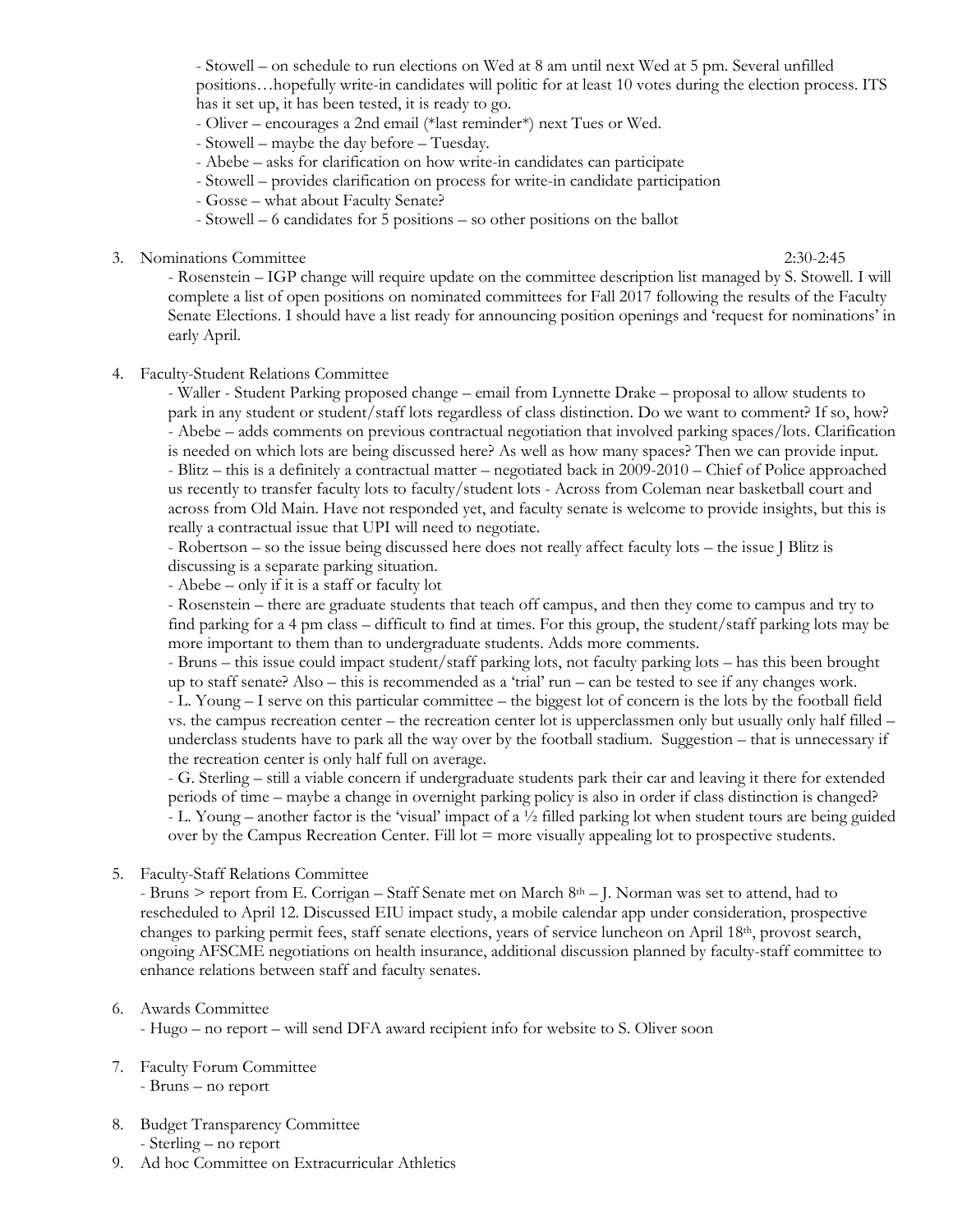- Wharram – no report

- 10. Ad hoc Committee for the Review of Workgroup 7 Recommendations
	- Wharram the report was submitted

- Robertson – both APERRC Report and CAA reports were submitted and are worthy of review/discussion – CAA will vote on report at their next meeting on Thursday. Have not received the COTE report yet. All received reports seem to be congruent in terms of response to Vitalization WG #7 recommendations – Philosophy is central to the mission of EIU and it should be retained.

- B. Young – I note with satisfaction the CAA report that stresses the quality of the Philosophy Department, something that WG#7 overlooked. For a somewhat small department, it covers/includes all major discipline components in the curriculum. This is important to note – the program if high quality and is well adapted to the needs of this university.

## IV. Communications

- 1. Faculty Senate Minutes from March 7th, 2017
- 2. CAA Minutes from March 2nd, 2017
- 3. Ad hoc Committee Review of Workgroup 7 Recommendations (Final Submitted Version)
- 4. APERRC Report
- 5. CAA Review of Workgroup 7 Recommendations
- 6. Email from Lynette Drake Regarding Student Parking
- V. Jonathan Blitz, UPI President, Presentation on April 27<sup>th</sup> UPI Teach Out event 2:45-3:00

 $-$  Blitz – UPI is preparing an event for April 27<sup>th</sup> – we hope for wide-ranging participation – students, faculty, staff - Blitz – shares EIU institutional data on # of employees by category during recent years (2006-2016), as well as student enrollment decline. \* Conclusions = Lost 45% of civil service employees during decade. A&P/administration has experienced the lowest/slowest decline (not surprising?). \*Note – chairs are sometimes counted as faculty. - Blitz – shares 42 years of state appropriated funding for EIU – inflation adjusted to 2015 dollars – 2000 to 2006 years were strong funding years for EIU. After 2010 – sharp decline in funding levels. Average funding - \$57.8 million. Last 'good' year was \$43 million (AY2015) – still significantly below 42-year average. Adds more comments about state funding levels for other categories = higher education shows largest losses.

- Rosenstein did you correlate with the 'ups and downs' with student enrollment?
- Blitz did not collect/calculate that data

- Hung – adds comments – enrollment crested in 2007-2010, and we still received less funding from state of Illinois.

- Blitz – the point in showing you this data is to emphasize that higher education has received the least amount of funding during the past decade – really only receiving 'trickle' of funding to keep us 'alive' – the data clearly shows that higher education is clearly being singled out in Illinois.

- Blitz – compares EIU funding situation with Illinois 'sister' institutions – decreased funding has resulted in severe cutbacks for everyone – cites Chicago State – 65% less funding resulting, laid off significant portion of faculty and staff = only 86 incoming freshmen this year – does not include transfer students or students that have left the institution. Cites dire funding situation and layoffs at other 'sister' institutions.

- Blitz – this data clearly reflects the 'de-funding' of higher education in Illinois – we have lost 54% in per student funding between 2008 and 2015.

- Wharram – notes that Arizona has massively increased cost of tuition, which has probably clearly placed us (Illinois) at the bottom of the funding list.

- Eckert and Hung – asks related questions about Kansas and if pension support/lack of support is included in data

- Blitz – what can we do about it? We need to do something? Results = UPI has scheduled a 'teach out' for April  $27<sup>th</sup>$ – a day trip to Springfield to voice our concerns about the terrible funding for higher education in Illinois – we invite faculty, staff, and students to participate. Classes will be taught at the state capitol building – will attempt to create a 'show' for legislators – we can't sit back passively any more – we have reached out to Student Senate for

support/participation as well – you need to register to attend and you need to sign up for a bus seat – UPI will pay for the busses.

- Hung – if you can't leave that day because of obligations, I ask that you consider encouraging students to still attend with an opportunity to make up the work for the missed day – we need to fight for funding and what we believe in – we need a strong presence in order for our elected officials to feel the 'pressure' from their electorate. Makes additional comments about the importance of advocacy right now.

- Gosse – is there wifi at the Capitol Building? I teach online but I need wifi access to do so.

- Rosenstein – I support advocating for more funding for higher education – discusses perception of higher education jobs being 'soft' – my concern about a 'teach out' is that it may reinforce the perception that we can just take our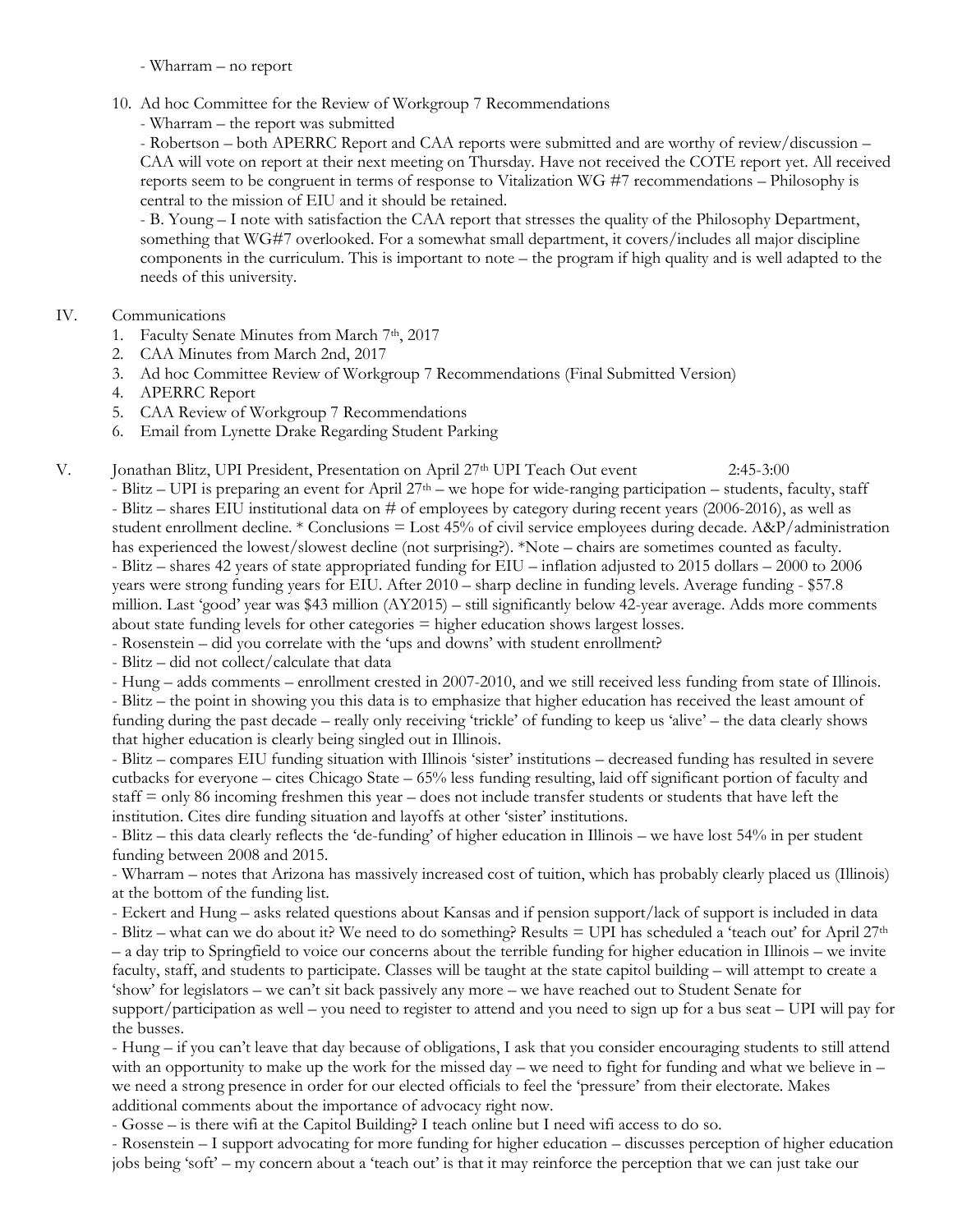courses anywhere we want at any time in order to advocate for our profession while other groups of professionals clearly could not be able to do so - suggests other options to advocate – such as a 14 hour broadcast from campus, that may not reinforce the perception of our 'soft' jobs. Deserting our universities for a day may not be the best option. Never great for me or my students to miss any class, even one for the worthy cause of advocating for higher education funding.

Gosse – I believe this is a great opportunity to take the message to the seat of supposed state power (if any left). Yes, every day is important, every day counts – but I think it is a great idea.

Robertson – university approved travel or personal day?

Blitz – personal day

Robertson – what about students?

Blitz – please consider not penalizing students that participate

Bruns – people who think faculty are lazy will think this regardless, so this opportunity will allow us to share a clear message against opponents like the Illinois Policy Institute – and point out important benefits of higher education. Stowell – my personal feeling is that teaching a class in Springfield will result in limited attendance – and this is the last day of class of this semester – I completely support the democratic process – is there another option to complement the teach-out for those who cannot attend?

Gosse – maybe attach letters to the resolution you brought?

Blitz – review the resolution and endorse it if you want to

Abebe – I move that we adopt/endorse the resolution/event

Eckert – I second the motion

\* Roll Call vote – Bruns, Robertson, Sterling, Waller, Eckert, Abebe, Gosse, Hung, Oliver (9)  $*$  No – Stowell, Rosenstein, Hugo  $(3) *$  Abstain – Wharram  $(1)$ 

L. Young – mentions upcoming student elections

#### VI. Other Business

VII. Adjournment no later than 3:00 PM

Upcoming Dates for Spring 2017 Faculty Senate Sessions: April 4th & 18th

- Guests Scheduled for April 4th: Kelly Miller and Joshua Norman

Provost Candidate Interviews:

- Candidate 1: March 23rd, 11:00 - 11:50 a.m. Faculty Senate and UPI, Arcola-Tuscola Room

- Candidate 2: March 27<sup>th</sup>, 11:00 - 11:50 a.m. Faculty Senate and UPI, Arcola-Tuscola Room

- Candidate 3: March 30<sup>th</sup>, 11:00 - 11:50 a.m. Faculty Senate and UPI, Arcola-Tuscola Room

- Candidate 4: April 4th, 11:00 - 11:50 a.m. Faculty Senate and UPI, Arcola-Tuscola Room

Robertson  $-$  bring questions for the candidates  $-$  a chance to get to know each candidate

Gosse – will we be asked to make a recommendation?

Robertson – I don't believe so – probably asked to fill out an individual survey for each candidate

Hung – related comment – the hiring of a marketing firm for EIU – received email from President Glassman – I encourage all senators to consider volunteering to participate in the discussion w/firm

Rosenstein – is it a contractual arrangement with the marketing firm?

Hung - yes

Sterling – I have been a part of 3 strategic planning processes – none of the efforts attempted to discuss what EIU is – mission, target student audience, vision, etc. All focused on pieces of the larger